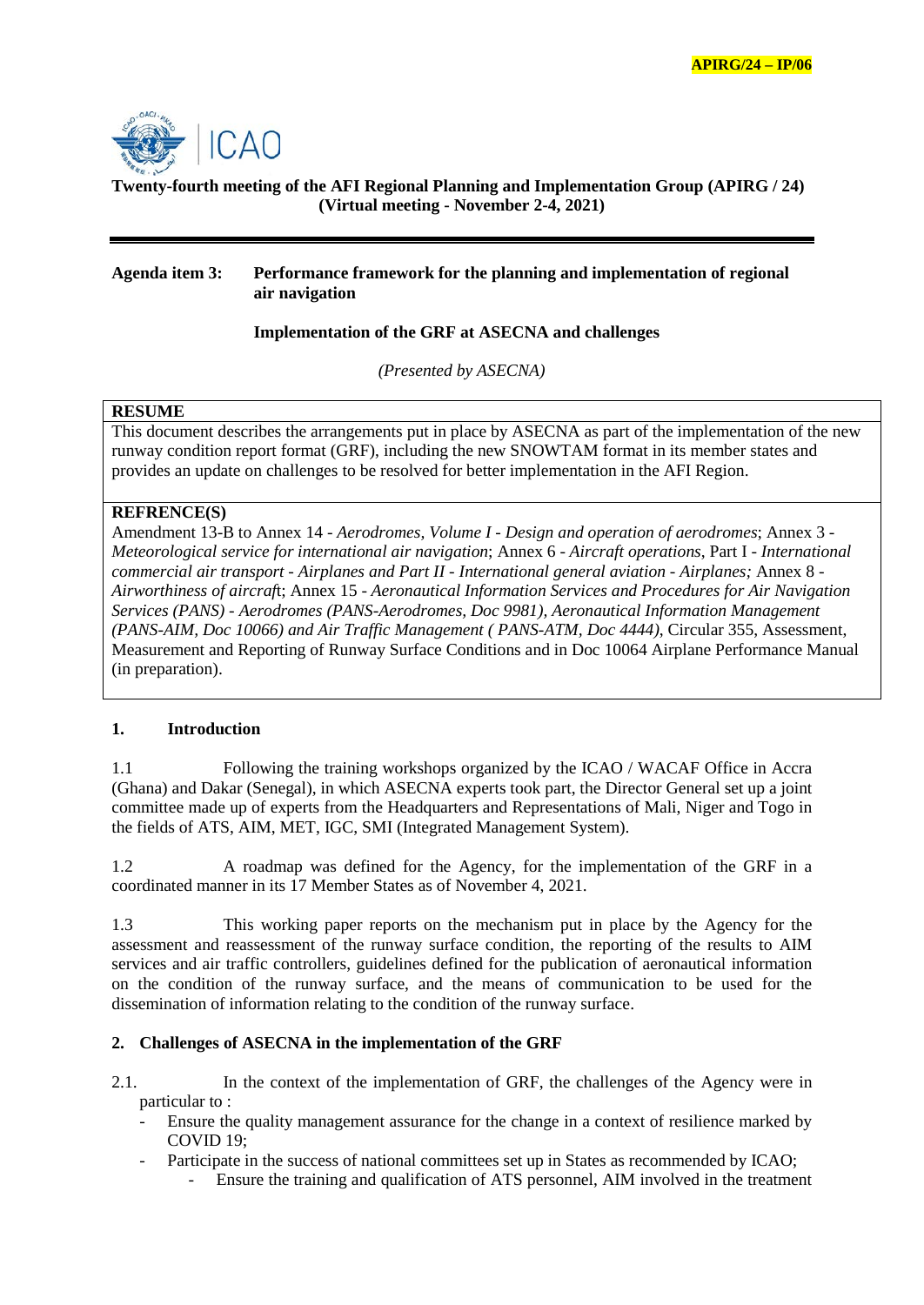of the RCR and that of the civil engineering infrastructure personnel of aerodromes managed by ASECNA;

- Define the guidelines for the treatment of RCR in a unique manner in its member countries;
- Update the production systems and communication resources of the RCR;
- Define the SNOWTAM dissemination process through its centers;
- Define the SNOWTAM treatment process in the PREFLIGHT Information bulletins;
- Update its website to put SNOWTAM online;
- Publish information circulars relating to the implementation of SNOWTAM;
- Carry out practical simulation tests

## **3. Realization process**

3.1. ASECNA initially trained online and in OJT the members of its CO-GRF committee led by the representative of ASECNA in Mali. The CO-GRF committee has set up local GRF teams in each member state chaired by the aerodrome commanders. These teams made it possible both to participate in national GRF committees and to report in real time on concerns to be taken up by the CO-GRF.

3.2. In the CO-GRF roadmap, the first step was to carry out safety assessment studies in each country member with the participation of Civil Aviation authorities to analyze the potential sources of risk to be anticipated for implementation.

3.3. Through the trained CO-GRF experts, who are instructors in the various fields of Civil Aviation, course modules have been developed. Instructors in the areas of AIM, ATS and IGC for aerodromes managed by ASECNA were remotely trained and assessed. Training certificates have been issued. Local instructors in their turn have also initiated training for their aerodrome personnel.

Job performance guidelines for AIM personnel and controllers have also been developed. Interface contracts and operations manuals are being updated in the Agency's centers

An AIC on the GRF has been published and the AIP has been updated to the sections concerned by the GRF for entry into force on 04 November 2021

The AMHS mask for processing SFA messages to date is 60% updated in Agency member countries and the process is continuing. Regarding the SNOWTAM automated processing system, the update process is in process but a workaround solution has been developed and tested in the pilot centers of Lomé, Libreville, Brazzaville and Bissau in order to allow automatic processing of SNOWTAM. on arrival and departure by AIM staff and for PIB production.

Practical exercises were carried out with the participation of CO-GRF on some sites

3.4. Under the main challenges for ASECNA as an Air Navigation services provider, there are mainly: *the communication process of the RCR* from the Aerodrome Operator to the ANSP then to the crews, the regulatory provisions relating to *the distribution of a SNOWTAM by an NOF or an AIM unit* and the list of recipients, *the cancellation of a SNOWTAM before the 8 hours deadline,* and the provisions related to *the interpretation of the flowchart B of ICAO Circular 355 relating to cases of the presence of standing water below 25%* in regions not exposed to ice, snow and frost. For this last point, *paragraph 4.47 of the circular indicates that it is necessary to mention the percentage of coverage between 11% and 25% while flowchart B specifies that in the event of coverage of less than 25% there is no RCR.*